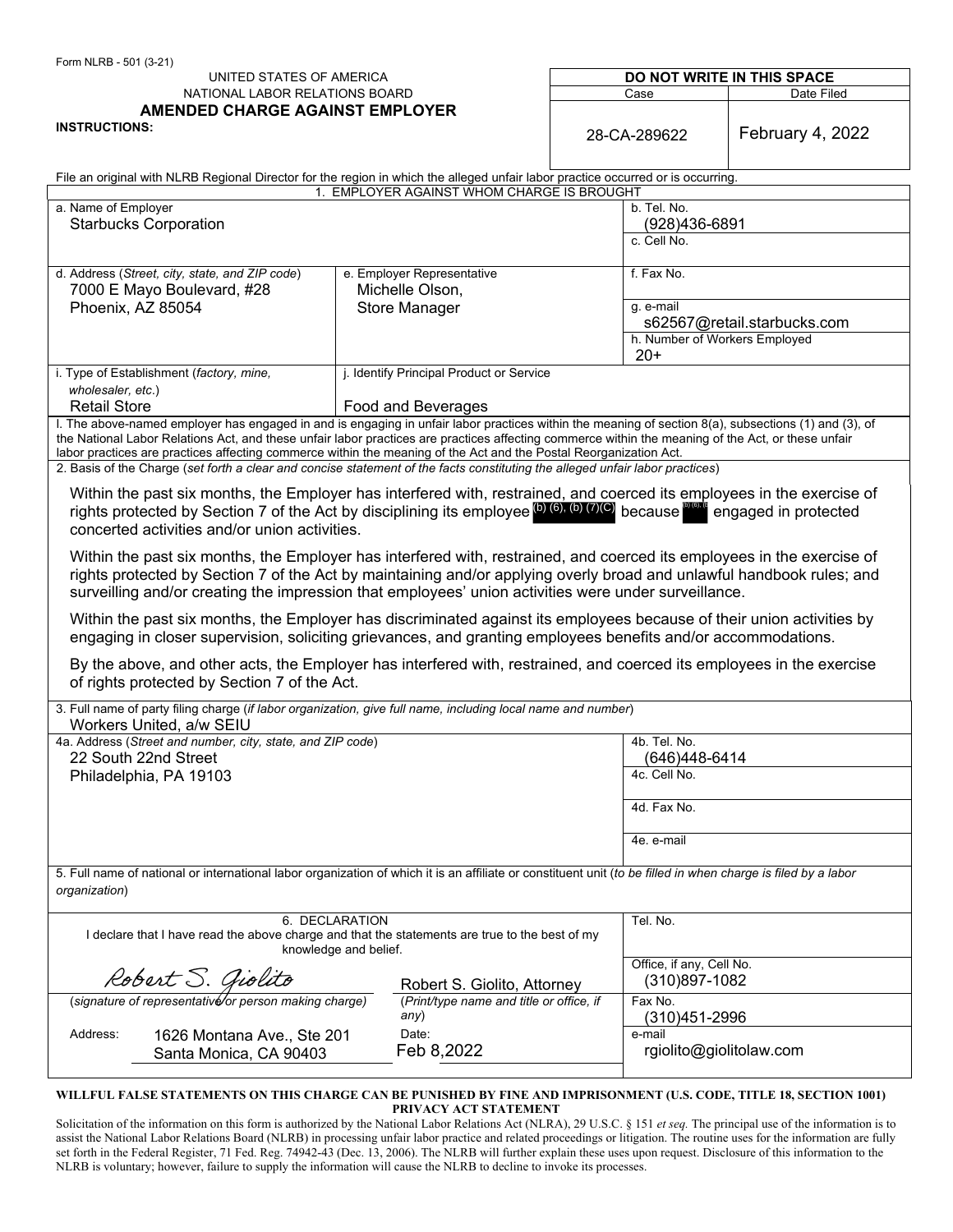

## UNITED STATES GOVERNMENT NATIONAL LABOR RELATIONS BOARD

REGION 28 2600 North Central Avenue Suite 1400 Phoenix, AZ 85004-3099

Agency Website: www.nlrb.gov Telephone: (602)640-2160 Fax: (602)640-2178

February 10, 2022

Starbucks Corporation 7000 East Mayo Boulevard, Suite 28 Phoenix, AZ 85054

> Re: Starbucks Corporation Case 28-CA-289622

Ladies and Gentlemen:

Enclosed is a copy of the first amended charge that has been filed in this case.

**Investigator**: This charge is being investigated by Field Attorney Fernando Anzaldua whose telephone number is  $(602)416-4757$ . If the agent is not available, you may contact Regional Attorney Rachel A. Harvey whose telephone number is (602)416-4748.

**Presentation of Your Evidence:** As you know, we seek prompt resolutions of labor disputes. Therefore, I urge you or your representative to submit a complete written account of the facts and a statement of your position with respect to the allegations in the first amended charge as soon as possible. If the Board agent later asks for more evidence, I strongly urge you or your representative to cooperate fully by promptly presenting all evidence relevant to the investigation. In this way, the case can be fully investigated more quickly.

**Preservation of all Potential Evidence:** Please be mindful of your obligation to preserve all relevant documents and electronically stored information (ESI) in this case, and to take all steps necessary to avoid the inadvertent loss of information in your possession, custody or control. Relevant information includes, but is not limited to, paper documents and all ESI (e.g. SMS text messages, electronic documents, emails, and any data created by proprietary software tools) related to the above-captioned case.

**Prohibition on Recording Affidavit Interviews:** It is the policy of the General Counsel to prohibit affiants from recording the interview conducted by Board agents when subscribing Agency affidavits. Such recordings may impede the Agency's ability to safeguard the confidentiality of the affidavit itself, protect the privacy of the affiant and potentially compromise the integrity of the Region's investigation.

**Procedures:** Pursuant to Section 102.5 of the Board's Rules and Regulations, parties must submit all documentary evidence, including statements of position, exhibits, sworn statements, and/or other evidence, by electronically submitting (E-Filing) them through the



Download NLRB Mobile App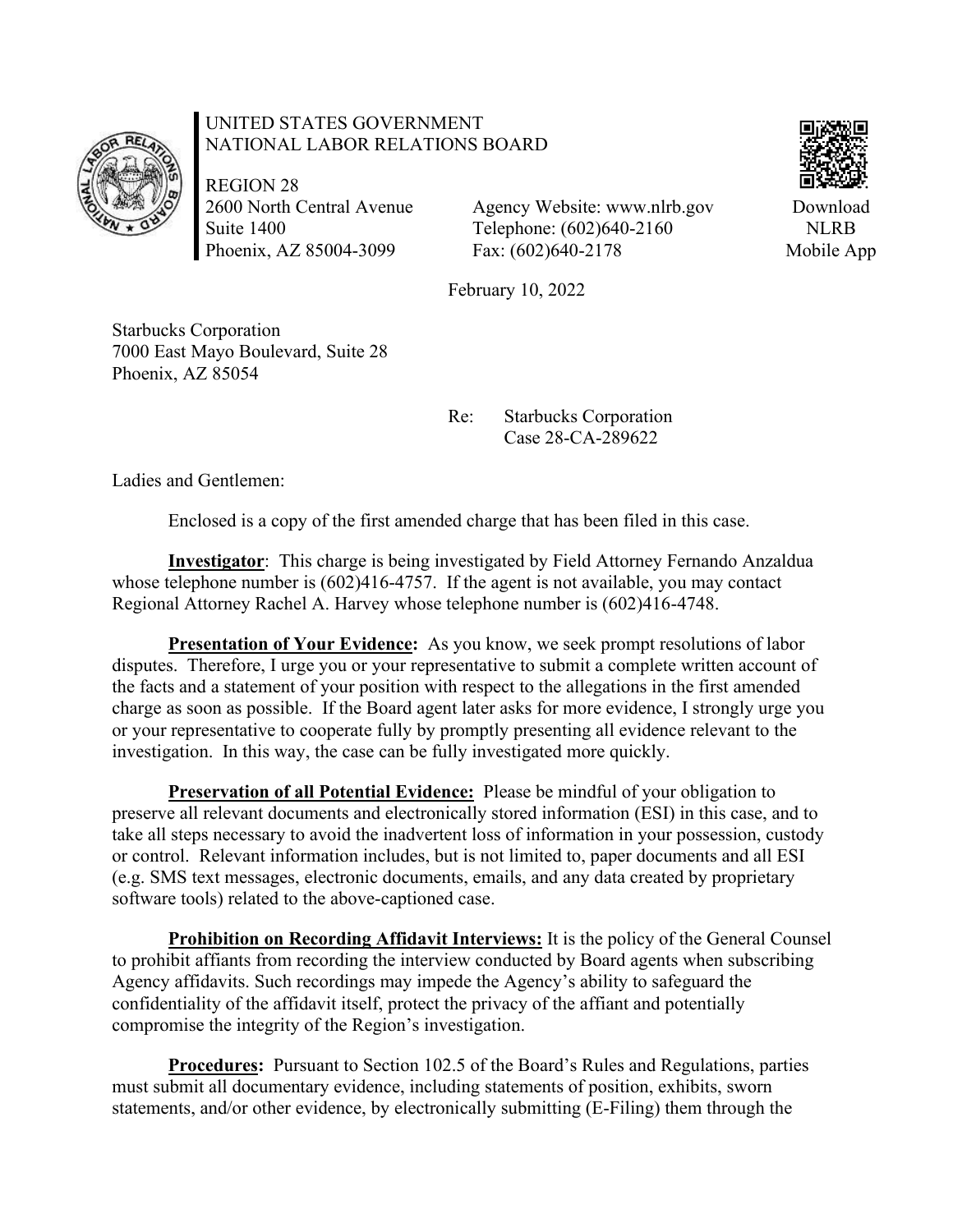Agency's web site (www.nlrb.gov). You must e-file all documents electronically or provide a written statement explaining why electronic submission is not possible or feasible. Failure to comply with Section 102.5 will result in rejection of your submission. The Region will make its determination on the merits solely based on the evidence properly submitted. All evidence submitted electronically should be in the form in which it is normally used and maintained in the course of business (i.e., native format). Where evidence submitted electronically is not in native format, it should be submitted in a manner that retains the essential functionality of the native format (i.e., in a machine-readable and searchable electronic format). If you have questions about the submission of evidence or expect to deliver a large quantity of electronic records, please promptly contact the Board agent investigating the charge.

If the Agency does not issue a formal complaint in this matter, parties will be notified of the Regional Director's decision by email. Please ensure that the agent handling your case has your current email address.

Very truly yours,

Comelellorenties

Cornele A. Overstreet Regional Director

Enclosure: Copy of first amended charge

cc: Brittany L. Stepp, Attorney at Law Littler Mendelson, P.C. Three Parkway 1601 Cherry Street, Suite 1400 Philadelphia, PA 19102

> Adam Tuzzo, Attorney at Law Littler Mendelson, P.C. 111 East Kilbourn Avenue, Suite 1000 Milwaukee, WI 53202

CAO/FJA/srm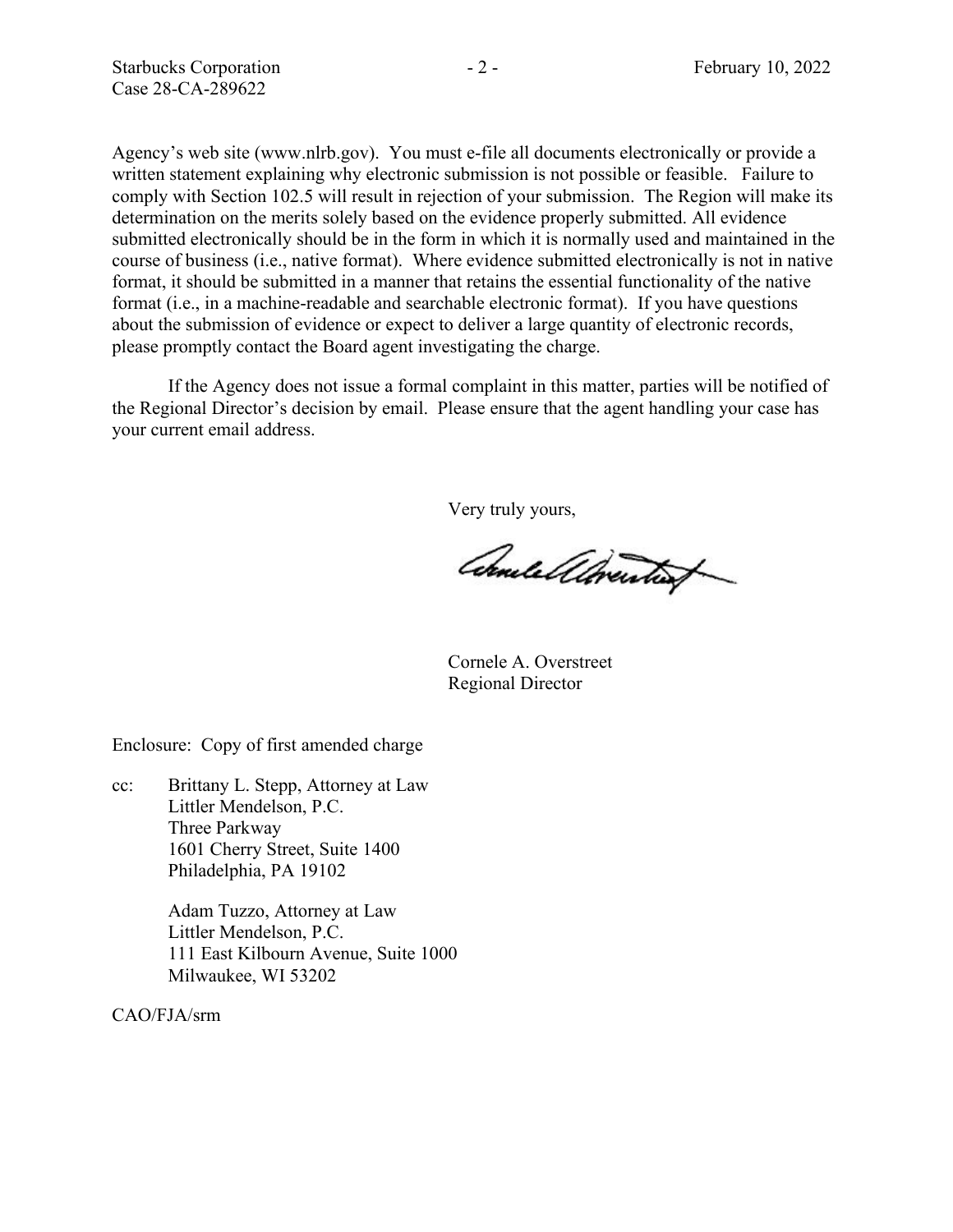

## UNITED STATES GOVERNMENT NATIONAL LABOR RELATIONS BOARD

REGION 28 2600 North Central Avenue Suite 1400 Phoenix, AZ 85004-3099

Agency Website: www.nlrb.gov Telephone: (602)640-2160 Fax: (602)640-2178



Download NLRB Mobile App

February 10, 2022

Workers United, a/w SEIU 22 South 22nd Street Philadelphia, PA 19103

> Re: Starbucks Corporation Case 28-CA-289622

Ladies and Gentlemen:

We have docketed the first amended charge that you filed in this case.

**Investigator**: This charge is being investigated by Field Attorney Fernando Anzaldua whose telephone number is  $(602)416-4757$ . If the agent is not available, you may contact Regional Attorney Rachel A. Harvey whose telephone number is (602)416-4748.

**Presentation of Your Evidence:** As the party who filed the charge in this case, it is your responsibility to meet with the Board agent to provide a sworn affidavit, or provide other witnesses to provide sworn affidavits, and to provide relevant documents within your possession. If you have additional evidence regarding the allegations in the first amended charge and you have not yet scheduled a date and time for the Board agent to obtain that evidence, please contact the Board agent to arrange to present that evidence. If you fail to cooperate in promptly presenting your evidence, your charge may be dismissed.

**Preservation of all Potential Evidence:** Please be mindful of your obligation to preserve all relevant documents and electronically stored information (ESI) in this case, and to take all steps necessary to avoid the inadvertent loss of information in your possession, custody or control. Relevant information includes, but is not limited to, paper documents and all ESI (e.g. SMS text messages, electronic documents, emails, and any data created by proprietary software tools) related to the above-captioned case.

**Prohibition on Recording Affidavit Interviews:** It is the policy of the General Counsel to prohibit affiants from recording the interview conducted by Board agents when subscribing Agency affidavits. Such recordings may impede the Agency's ability to safeguard the confidentiality of the affidavit itself, protect the privacy of the affiant and potentially compromise the integrity of the Region's investigation.